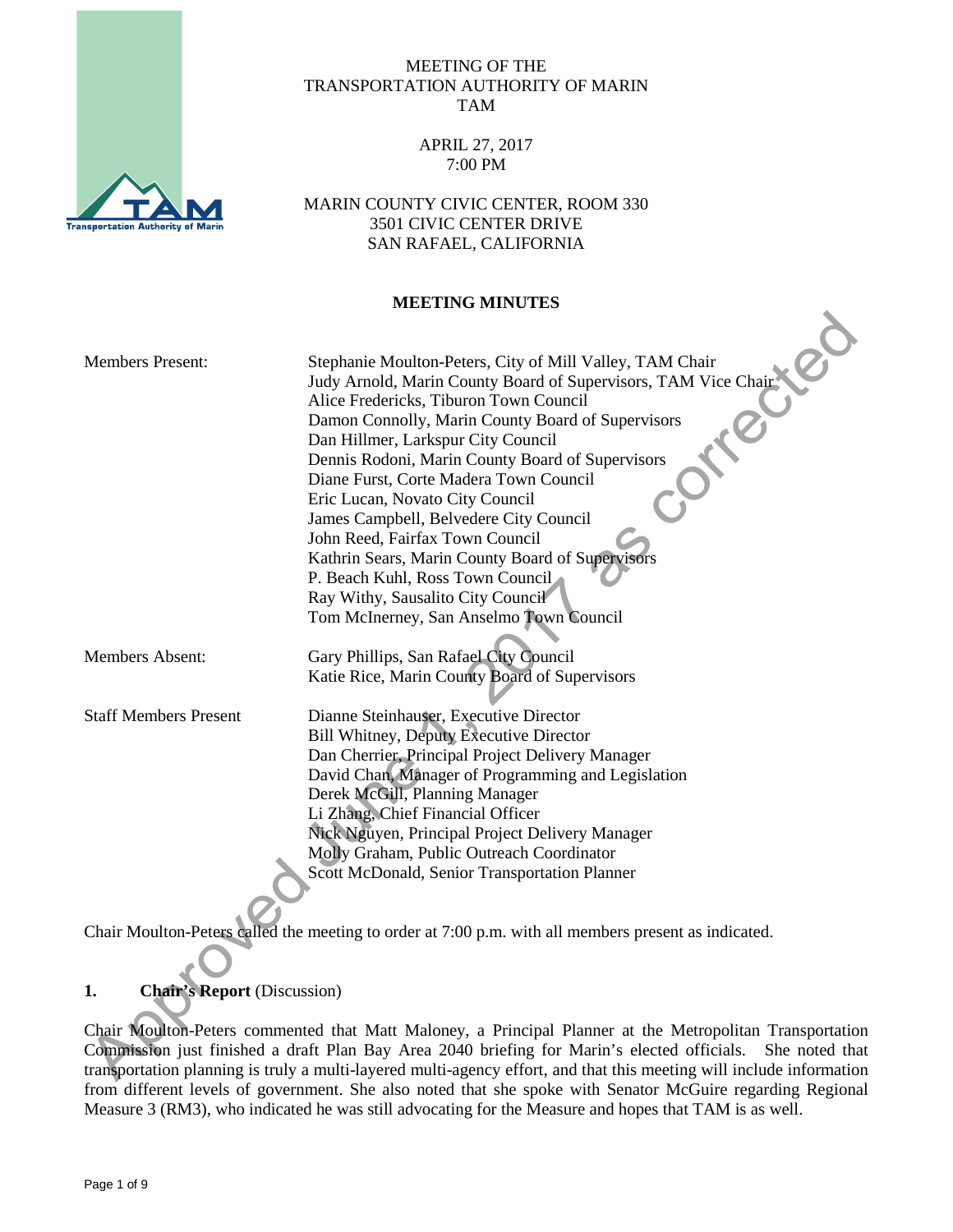# **2. Commissioner Matters Not on the Agenda (Discussion)**

Regarding TAM's strategic vision planning process and a recent transportation survey conducted as part of the plan, Commissioner Fredericks asked staff about a concern she had expressed previously, which is whether there were safeguards included with the online survey to ensure that no one could take the survey more than once. She noted that staff had assured her there were checks in place to prevent it. She asked for confirmation of that assurance. Executive Director (ED) Dianne Steinhauser explained how IP (internet protocol) addresses were retrieved and tracked to determine whether they originated from public (or shared) computers. Further, she pointed out if there were two (or more) surveys from the same computer address, they were compared to see how similar they were in content, and duplicates were discarded. She thanked Commissioner Fredericks for raising the issue originally so that necessary precautions could be taken. She also noted that these latest surveys were not the only source of information, and she indicated that several other surveys were made over recent years, all of which were included in formulating the recommendations for the TAM Draft Vision Plan to be presented to the Board in the near future.

# **3. Executive Director's Report** (Discussion)

Executive Director (ED) Dianne Steinhauser introduced Bill Whitney, currently serving as TAM's Deputy Executive Director, and she discussed his job duties and purpose, and the rotational schedule that will be followed for the time being, as well as others who will share the position in the future.

ED Steinhauser also discussed continuing sales tax briefings that she had presented to member jurisdictions recently, including Sausalito, Corte Madera and the Marin County Board of Supervisors meeting. She reported on the purpose of the briefings which is to educate the Councils on what the current sales tax is being spent on, to seek input from local leaders regarding funding transportation issues in the future. Regarding Regional Measure 3 (RM3), she reported on proposed legislation by Senator Jim Beall on what transportation projects should be included in RM3 She concluded her report with a brief review of items listed in her written report and the many road closures and repairs that continue as a result of the winter storms.

There was no public comment on the Executive Director report.

# **4. Commissioner Reports (Discussion)**

a. Metropolitan Transportation Commission (MTC) Report

Commissioner Connolly updated the Board on good news items related to transportation, including the allocation of \$13 million of Regional Measure 2 (RM2) funds to go towards the SMART (Sonoma Marin Area Rail Transit) extension to Larkspur. He also commented on the importance of Senate Bill 1 (SB1) which would bring \$8 million to Marin for local streets and roads, as well as funding for transit and active transportation infrastructure measures; the Regional Measure 3 (RM3) proposal to go towards congestion relief and mobility through a potential increase in the bridge tolls, the first step in the merger of MTC (Metropolitan Transportation Commission) and ABAG (the Association of Bay Area Governments) - staff consolidation - which will be conducted in the coming months, highlights of the Draft Plan Bay Area 2040, and plans for a public forum on the same on May 20<sup>th</sup> at the Mill Valley Community Center.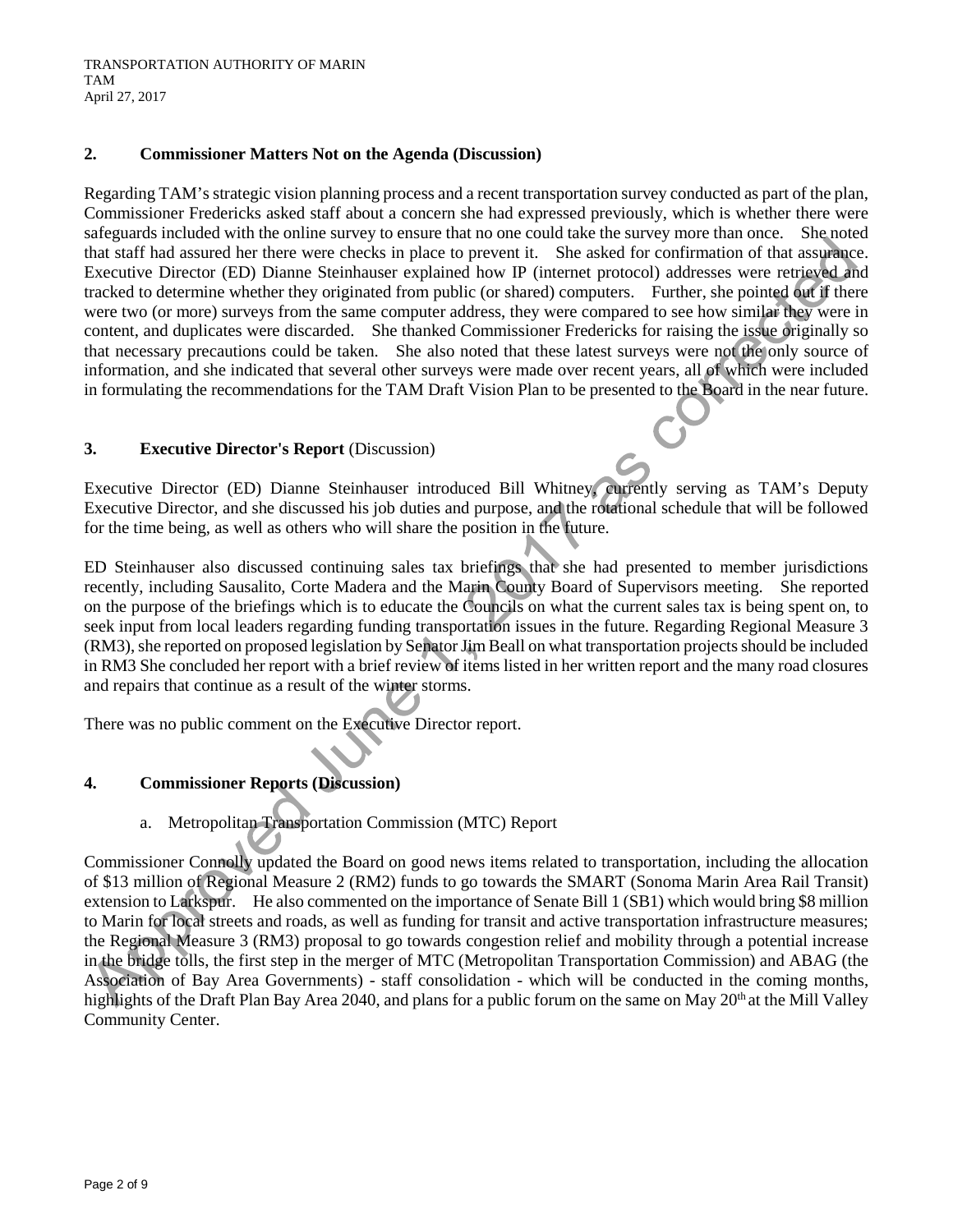#### b. Marin Transit Report

In the absence of Commissioner Rice, Chair Moulton-Peters presented the Marin Transit Report, discussing Marin Transit's list of potential projects the Agency had submitted for RM3 funding, as well as plans for an operations and maintenance facility including potential sites and funds needed.

c. Sonoma Marin Area Rail Transit (SMART)

Commissioner Sears discussed system-wide safety testing that has been ongoing since February, types of tests being run, plans for a computerized technology system providing positive train control (PTC) designed to prevent collisions and derailments, and public education needed regarding train safety for pedestrians and motor vehicles.

Item # 6 taken out of order.

## **5.** CO**NSENT CALENDAR** (Action)

- a. Approval of TAM Board Minutes of March 23, 2017
- b. Review and Acceptance of FY2016-17 Third Quarter Financial Report and Proposed Budget Amendments
- c. Review and Release the Draft FY2017-18 Annual Budget for Public Comment
- d. Appointments to the Citizens' Oversight Committee
- e. Award of Program/Project Management and Oversight Services Contract

Vice Chair Arnold moved to approve the Consent Calendar, and Commissioner Sears seconded the motion. It was approved unanimously.

# **6. Open Time for Public Expression**

David McPherson, Vice President of the Bicycle Pedestrian Advisory Committee and an advocate for Safe Routes to Schools in Corte Madera, expressed appreciation to TAM staff for planning/programming and funding allocations under the Safe Routes program. He noted that every dollar allocated enables better programming for Safe Routes and reassures parents to feel secure in allowing their children to get to school safely. He also commented on efforts to connect bicycle/pedestrian pathways in in east Corte Madera with others in west Corte Madera.

## **7. Adopt Positions on State Legislative Bills (Action)**

ED Steinhauser introduced Consultant Gus Khouri, state legislative analyst, to present this item which recommended that the TAM Board adopts positions on two new State Legislative bills (AB 1436 and ACA 5) as shown in the staff report, and to discuss current and pending legislation. She commented on the recent success of SB 1 (Senate Bill 1) and the programs that will benefit from it, which she noted were listed on a chart in the Commissioner packet.

Mr. Khouri reviewed recent changes and successes at the state level, indicating there is reason to celebrate, perhaps for the first time in two years. He also thanked the Board for their support and encouragement of him in cooperation with other agencies in united efforts for funding and programming. He reviewed the process leading up to approval, changes/improvements from the original proposal, restoration of the State Transportation Improvement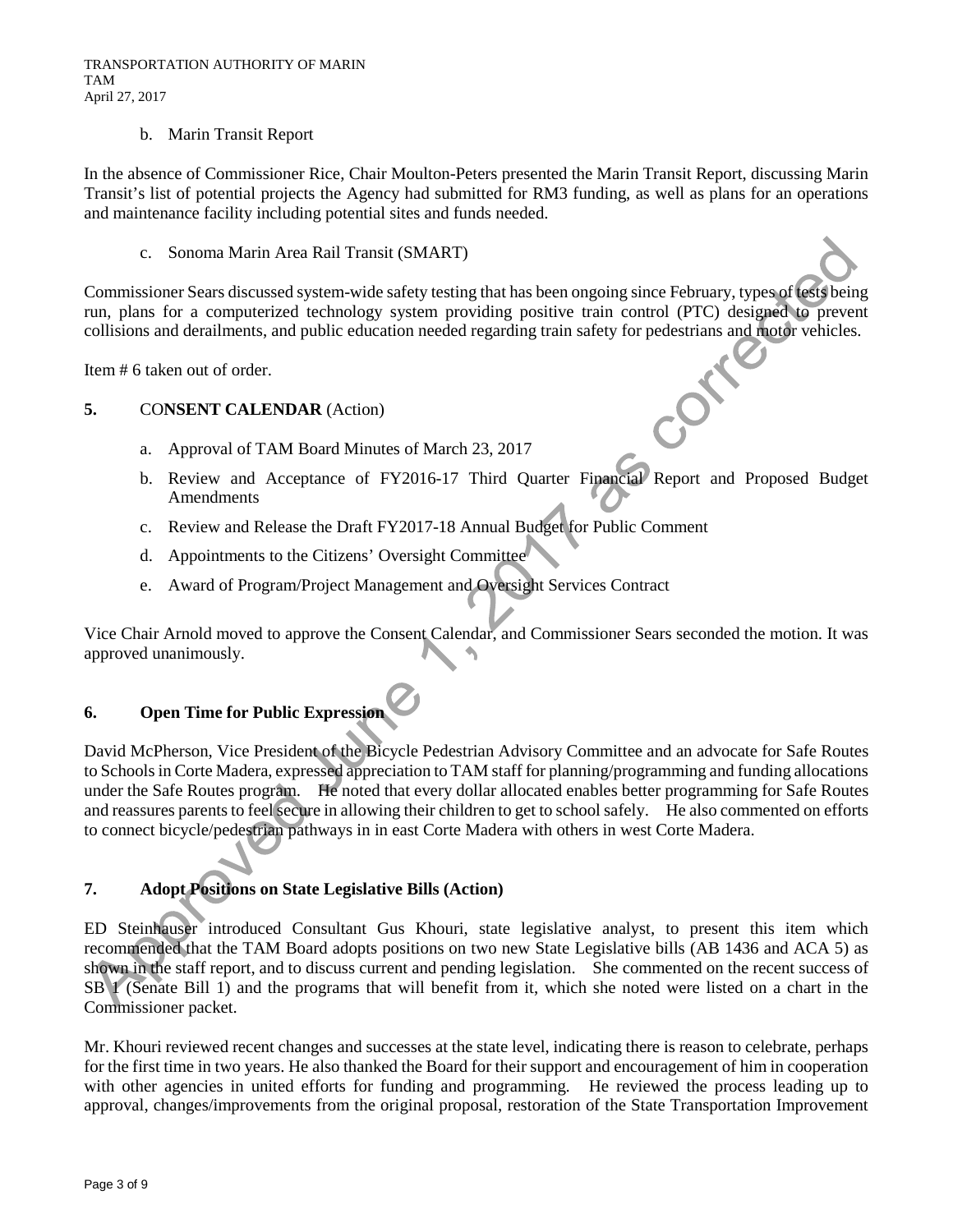TRANSPORTATION AUTHORITY OF MARIN TAM April 27, 2017

Program (STIP) funding, creation of the Solutions for Congestive Corridor grant program with \$250 million funding statewide, and dedicated funding for commuter and inter-city rail projects. He noted that the governor has not signed SB1 yet, based partly on the legislature's recent passage of SB132, and both will go to the governor in the next few days, hopefully. He thanked the Board and staff again for reaching out to members of the delegation and answering questions for them. Regarding public works budgets, he clarified that the full effect won't be realized until FY2018-19.

The Board congratulated Mr. Khouri on the successful negotiation and his dedication to the efforts.

Mr. Khouri also updated the Board on SB 595 and his encouragement to the delegation for a state-local partnership. He explained that after the state fulfills its responsibility in managing the state highway system, the regional agencies can consider what they will be able to do with local funding. He indicated other delegation representatives spoke to Senators Levine and McGuire, and he plans to draft a letter (with the Board's approval) and will coordinate with MTC regarding its priority projects, followed by hearings with the Senate Appropriations Committee.

He further reviewed minor changes to the legislative matrix, including ACA 5 (constitutional protection measure for SB 1) and SB 1436 introduced by Assemblymember Levine to reduce the bill threshold for the Board of Supervisors for expenditures for county road projects from 4/5 to 3/5. He also noted that SB 760 has been changed to a 2-year bill.

Commissioner Lucan asked about the recommended position on AB 694, specifically why it is "no position" rather than "monitor." Mr. Khouri said it could be changed to "monitor" following more research. The Board agreed by consensus to move forward towards changing the recommendation to "monitor" the bill's progress.

ED Steinhauser clarified the recommendations on which staff is requesting approval: support for SB 595 (generic support in concept), monitoring of AB 694, monitoring of the Levine bill - SB1436, and continued monitoring of SB 760.

Vice Chair Arnold moved to approve the staff recommendation.

Commissioner Connolly asked how support in concept for SB 595 helps anyone, which Mr. Khouri clarified. He stated that if the nine Bay-Area counties provide a general letter of support to the Bill's author, it would demonstrate a consensus to the membership in the Senate Chambers. Commissioner Connolly expressed appreciation for the additional information.

Commissioner McInerney seconded the motion, and it was unanimously approved.

There was no public comment on the item.

8. MTC Presentation on HOV Hours of Operation (Discussion)

ED Steinhauser introduced Andrew Fremier, Deputy Executive Director of MTC and the Bay Area Toll Authority, to lead the presentation. She reviewed discussions TAM staff has had with Mr. Fremier regarding how best to manage the highways in the bay area.

Mr. Fremier noted first that he is a resident of Marin County, and thus indicated his familiarity with traffic issues in the area and Highway 101 particularly. As background, he discussed causes of congestion, possible ways to manage congestion efforts to achieve consistency in the amount of traffic from day to day, new technologies to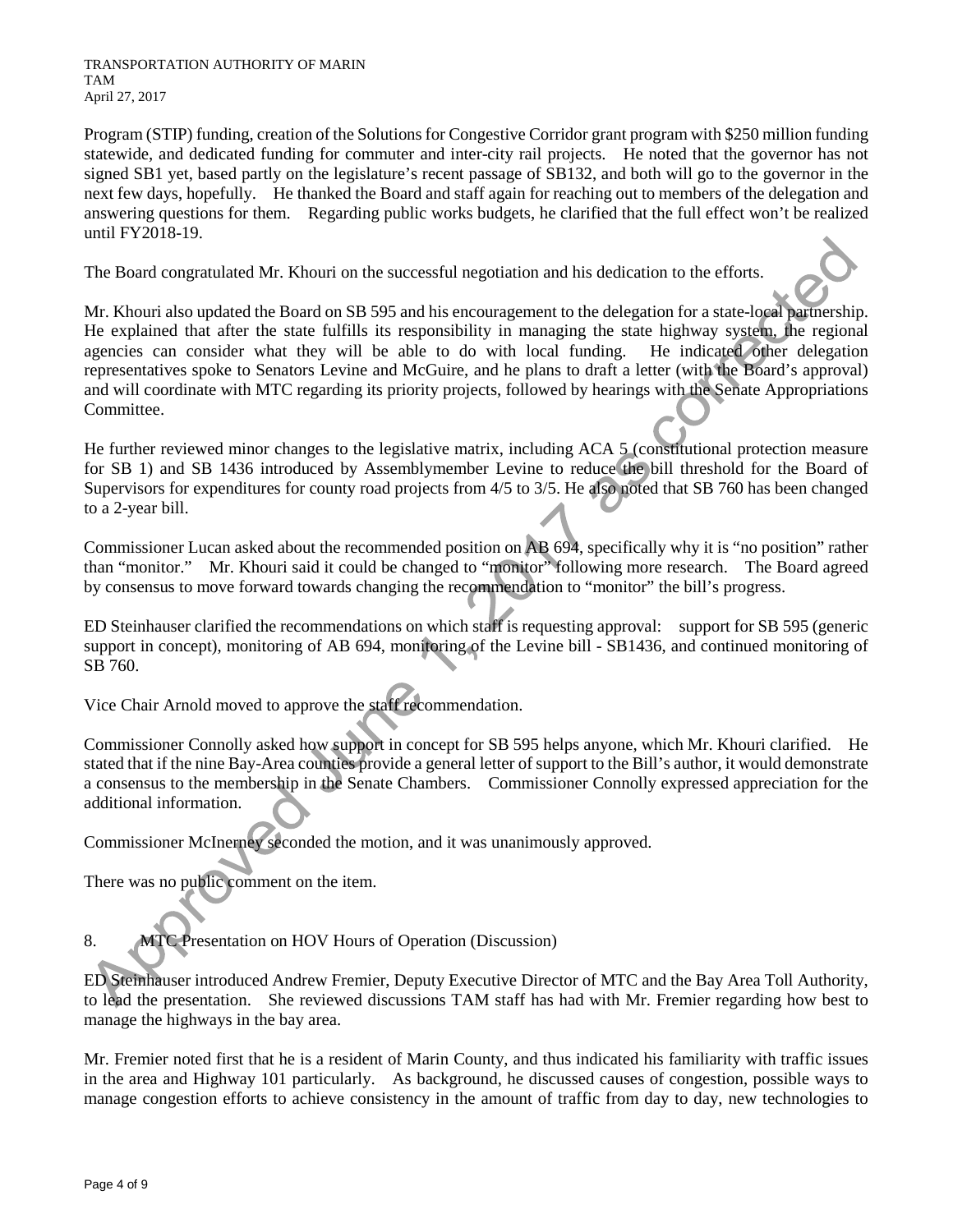monitor traffic, Marin 101 proposed mitigations and actions still pending, HOV degradation and failure to meet performance standards for federal HOV performance, Hwy 101 morning and afternoon congestion and potential express bus use of HOV lanes to expedite travel time, Marin HOV hours and occupancy policy history, ease of making changes, clarification on what MTC is proposing for the lanes, policy discussions on the issue since 2013, results of a regional managed lane survey regarding the hours, MTC's recommendations for Marin County HOV lanes hours of operation, expected benefits, proposed timing for implementing the changes, performance measures, monitoring and evaluation (data collection, evaluation metrics, and reporting). He also reiterated that Caltrans will be the final decision-maker for the changes.

Commissioner Furst asked if MTC has finalized their managed lane implementation plan that is referenced in the staff report, when it will be available, and how one could obtain a copy of the final report. Mr. Fremier discussed the two-year process thus far, including input from the nine county CMAs (congestion management authority), Caltrans and the CHP, data collection process, and evaluation/recommendations based on the data received for each area. He stated that he expects the report to be available by the end of summer.

Commissioner Lucan commented on the congestion chart and the representation of the emotions felt by commuters as they enter the congestion areas. He indicated he was supportive of a phased implementation process but he questioned whether the change in hours should be added incrementally rather than all at once. Mr. Fremier explained that the data consistently shows that half hour changes will not solve the problem and reduce the degradation of the lanes. He indicated the proposed incremental implementation approach will have maximum benefit for the highest volume of commuters. Commissioner Lucan commented on past, somewhat drastic changes that were made but eventually revoked due to public reaction, which is why he would prefer a more measured approach.

Vice Chair Arnold asked and Mr. Fremier confirmed that the summer months were recommended for implementation because the traffic levels are lower. She questioned whether it would be possible to use a month or two not in the summer as well. Mr. Fremier noted that there would be time for modifying the express bus hours as well. He also commented on the need to help commuters learn to form 2+ carpools which meet the standards. He urged the Boardmembers to be willing to give the study time let the process work and commuters time to see the improvement as well.

Vice Chair Arnold also asked how ramp metering might be incorporated with the HOV changes. Mr. Fremier responded that funding was given to Caltrans for implementation of ramp metering throughout the Bay Area, but they ran short of funds and decided not to implement it in Marin until more funding is found.

Vice Chair Arnold expressed appreciation for the CHP traffic enforcement of the carpool lanes over the last week. Mr. Fremier acknowledged the result but also noted that lowered staffing levels at the CHP make enforcement a low priority.

Commissioner Connolly agreed with comments made by Mr. Fremier regarding the importance of carpooling. He also discussed changes in traffic at about 3:00 in the afternoon when parents are picking up children from school and/or taking them to/from extracurricular activities, which affects 101 traffic, given that it functions as Main Street in the area. He questioned how the extended HOV lane hours will affect those commuters. Mr. Fremier pointed out that cars with children onboard function as a carpool and will receive the benefits therefrom. He reiterated that allowing 2+ carpools into the lane at earlier times which will improve traffic overall.

Commissioner Campbell asked, and Mr. Fremier confirmed that there will be data collection from the generalpurpose lanes during the new carpool hours.

Commissioner Rodoni asked if real-time remote control of the HOV lanes would be possible so that traffic changes could be made directly in response to actual traffic levels. Mr. Fremier said it might be possible in the future, but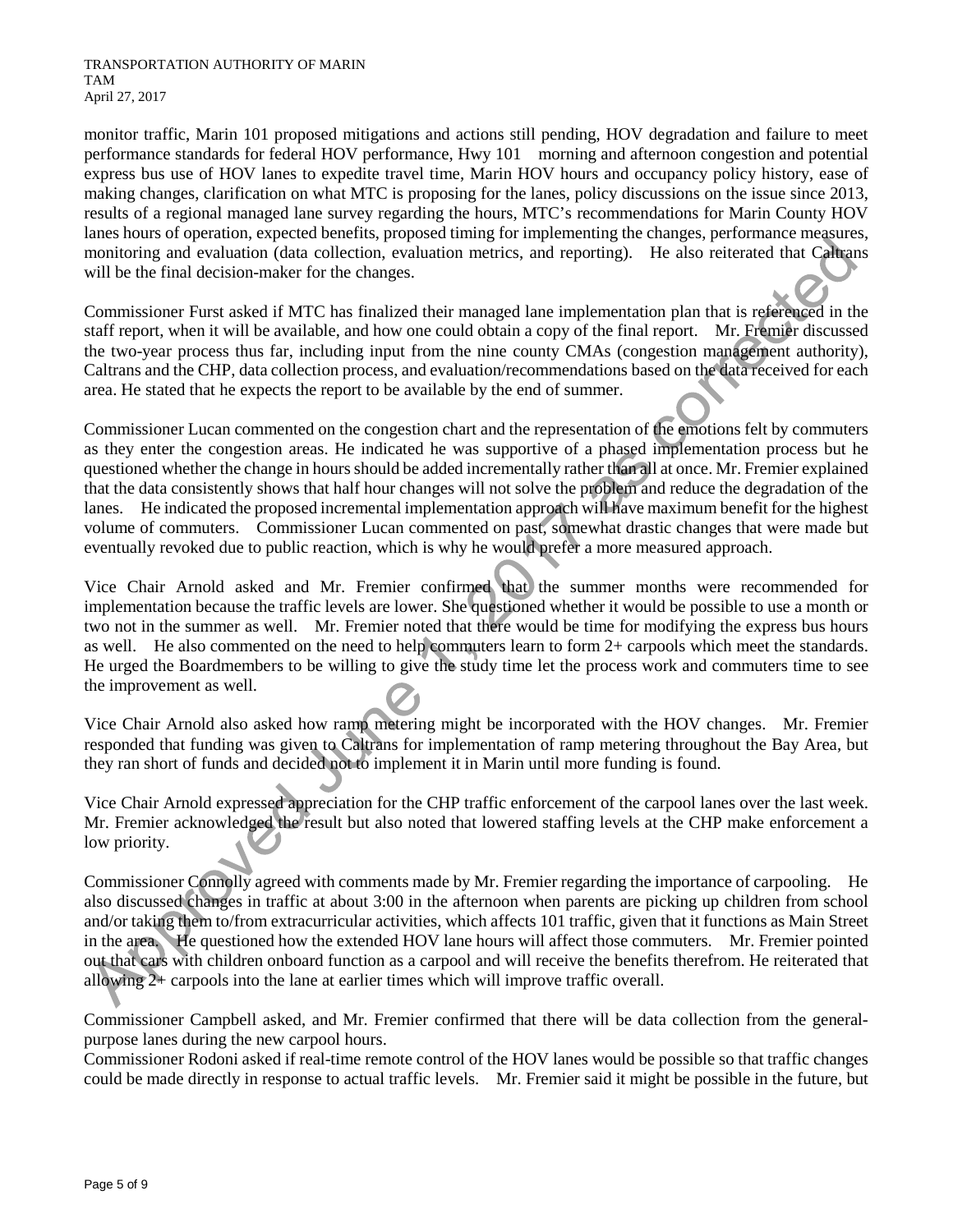not at the current time. He commented on enforcement challenges because of difficulties in detecting the number of occupants in a vehicle.

Commissioner McInerney expressed appreciation for the report. He asked about plans for public education prior to implementing the changes. Mr. Fremier agreed it would be necessary but couldn't say at what point it would start. He noted that a recent presentation to the Golden Gate Bridge district, there was a lot of media attention that was generally supportive.

Commissioner McInerney asked whether there might be greater congestion in the other lanes as the carpool lane time change is instituted and people adjust to one less mixed-flow lane fewer for general traffic. Mr. Fremier acknowledged it was likely as with any time a traffic pattern change, but he expressed confidence that people are wanting to use carpools or take buses to ease congestion and will quickly see some benefit.

Commissioner McInerney asked about unintended consequences, and Mr. Fremier agreed if there are any, they should show up quickly.

Vice Chair Arnold asked if there is language in SB 1 that would provide funding for ramp metering. ED Steinhauser indicated there is a \$5 million shortfall between what is needed to pay for ramp metering, and she thought it likely that funding can be found through Caltrans, or MTC/ BATA (Bay Area Toll Authority). If not, she noted there is provision for congested corridors in SB 1 that might apply in this instance. Mr. Fremier expressed MTC's support for the ramp metering project, so they will work to help identify the necessary funding.

Commissioner Reed wondered if the timing of the different express buses could make a difference, with updates given on the shortened commute times and increased occupancy rates. Mr. Fremier said he could support that.

Chair Moulton-Peters asked how passenger through-put was measured, and Mr. Fremier explained that it was manual counts by individuals as well as ridership reports from the transit agencies. He noted he was also in charge of the Clipper program, so information about its ridership level was readily available, as well as car counts. He also discussed changing traffic patterns from the urban core, which indicate that not all the traffic increase at 3:00 p.m. is from school parents.

Chair Moulton-Peters expressed support for a pilot program, perhaps co-marketed with increased public transit.

Chair Moulton-Peters opened public comment on the item.

Denis Mulligan, General Manager for the Golden Gate Bridge District, urged TAM's support of the study and the overall concept, noting that the collected data validates the proposed changes. He also commented on potential reductions to climate change and greenhouse gases and the benefit to the community from decreasing single occupancy vehicle use.

Nancy Whelan, General Manager of Marin Transit, echoed the comments made by Mr. Mulligan, especially in terms of shortened commute times for bus riders. She expressed support for anything that can provide a transit advantage for bus riders.

Vita Flores, Veda Florez, MTC Advisory Board, commented on the practice in southern California of toll-tag users allowing others to use their tags (for a price) to drive in the HOV lanes. She expressed concern about the effect on important programs if the practice were to spread to the Bay Area.

Robert Mota, California Highway Patrol (CHP), discussed unintended consequences that might result for users of the general-purpose lanes. He stated that the commute congestion begins at the San Pedro Road exit and just past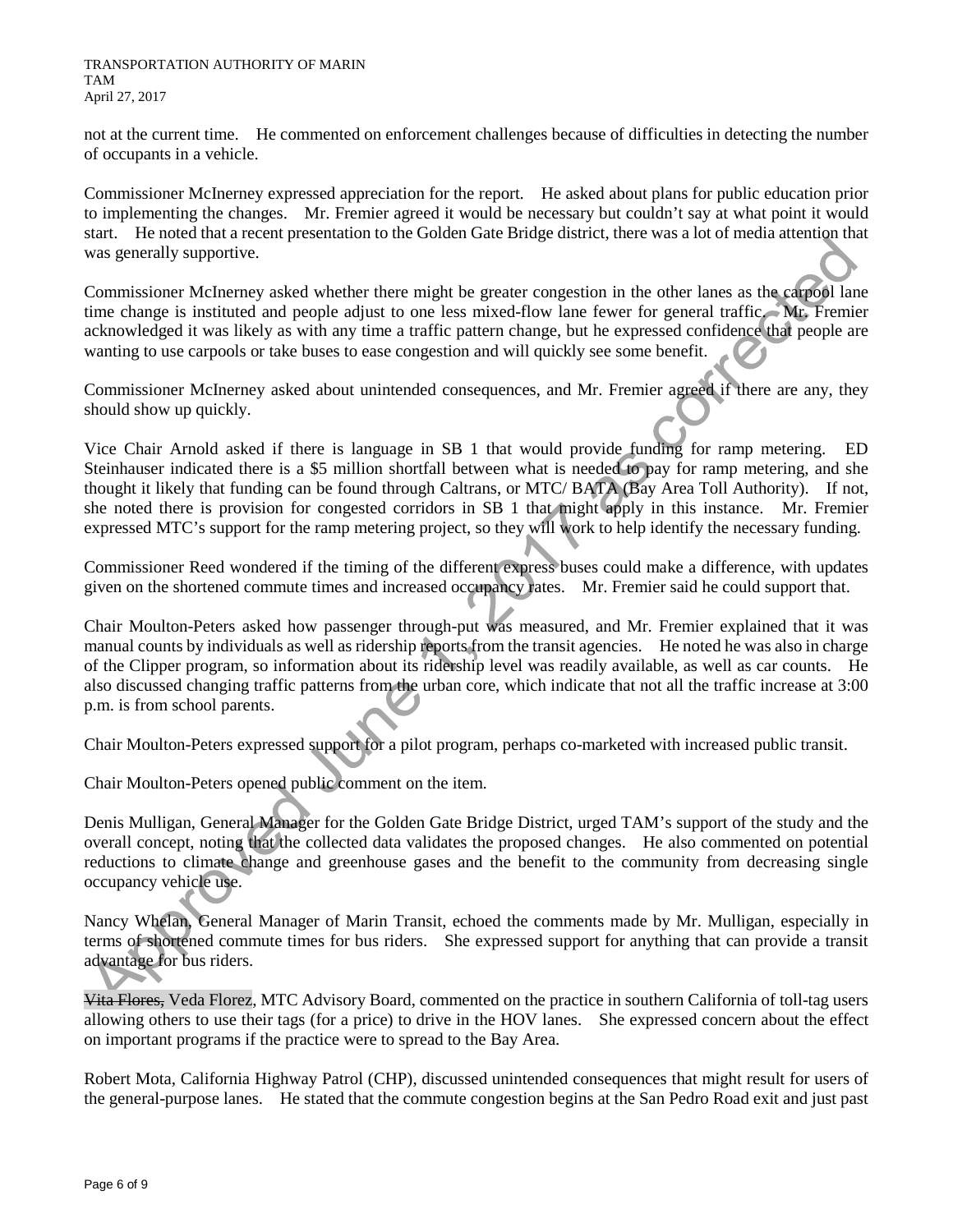Tiburon Blvd in the afternoon commute. He expressed concern that a change in the hours of operation for the HOV lane will cause increased congestion in the mixed flow lanes and, consequently, more of a backup. He was concerned as well about the increase in accidents from increased congestion, and he reviewed HOV statistics from the standpoint of more enforcement which yields, on average, only one violator for every 30 cars.

Seeing no further speakers, Chair Moulton-Peters closed public comment on the item.

Mr. Fremier clarified that Marin has a lower violation rate than other areas. He also noted that those who shuttle may be taking more trips than necessary (in terms of side trips they take while the child is busy) and this program should help with that also.

ED Steinhauser added that the proposal from MTC/BATA was only recently received by TAM, but she acknowledged there have been some changes, already, based on concerns raised by TAM. She was appreciative of MTC making those changes. She acknowledged there would be other opportunities for TAM to discuss the issues further.

# **9. Strategic Vision Plan Overview (Discussion)**

ED Steinhauser introduced Planning Manager Derek McGill to present the staff report. She briefly summarized the purpose for the Plan and the process to date in its development.

Mr. McGill began the presentation with information on the background, including the 2003 Vision Plan and the need for an update, accomplishments since the 2003 Plan, an overview of the Vision development process, milestones already achieved since 2015 when the process was begun, TAM's adopted principles and framework (including the TAM Mission Statement), previous planning efforts, the current transportation setting, input from the Vision Plan outreach, and the Draft Vision Statement, Draft Vision Strategies (framed by the three E's - Economy, Equity, and Environment), revenue considerations, and input requested from the Board tonight.

Vice Chair Arnold expressed that the Draft Plan reads very well except for Item 9, the Draft Vision Statement – *"Make it convenient, easy, and safe to travel in Marin through strong neighborhood, local and countywide connections."* She suggested "accessible" be used instead of "strong."

Commissioner Reed indicated the report should specify what O & M means – Operations and Maintenance.

Chair Moulton-Peters commended staff for the excellent job of putting all the planning tasks in an organized framework. She stated that although she thought the 3 E's were a workable framework for the Vision Statement, she wasn't sure they worked in the actual document and she cited, as an example, placing the entire bus service element in the Equity category. She suggested organizing the planning around transportation mode instead. Mr. McGill said staff will provide a clearer discussion of the goals in terms of transportation mode, in addition to the 3 E's.

In response to a further question from Commissioner Fredericks, Mr. McGill proposed the discussion organized by transportation mode be put in the "How Do We Get There" section of the document.

ED Steinhauser expressed that the Draft Vision Plan is a capture of history, of need, and of opportunity; not prioritization or discussion of mode.

There was no public comment on the item.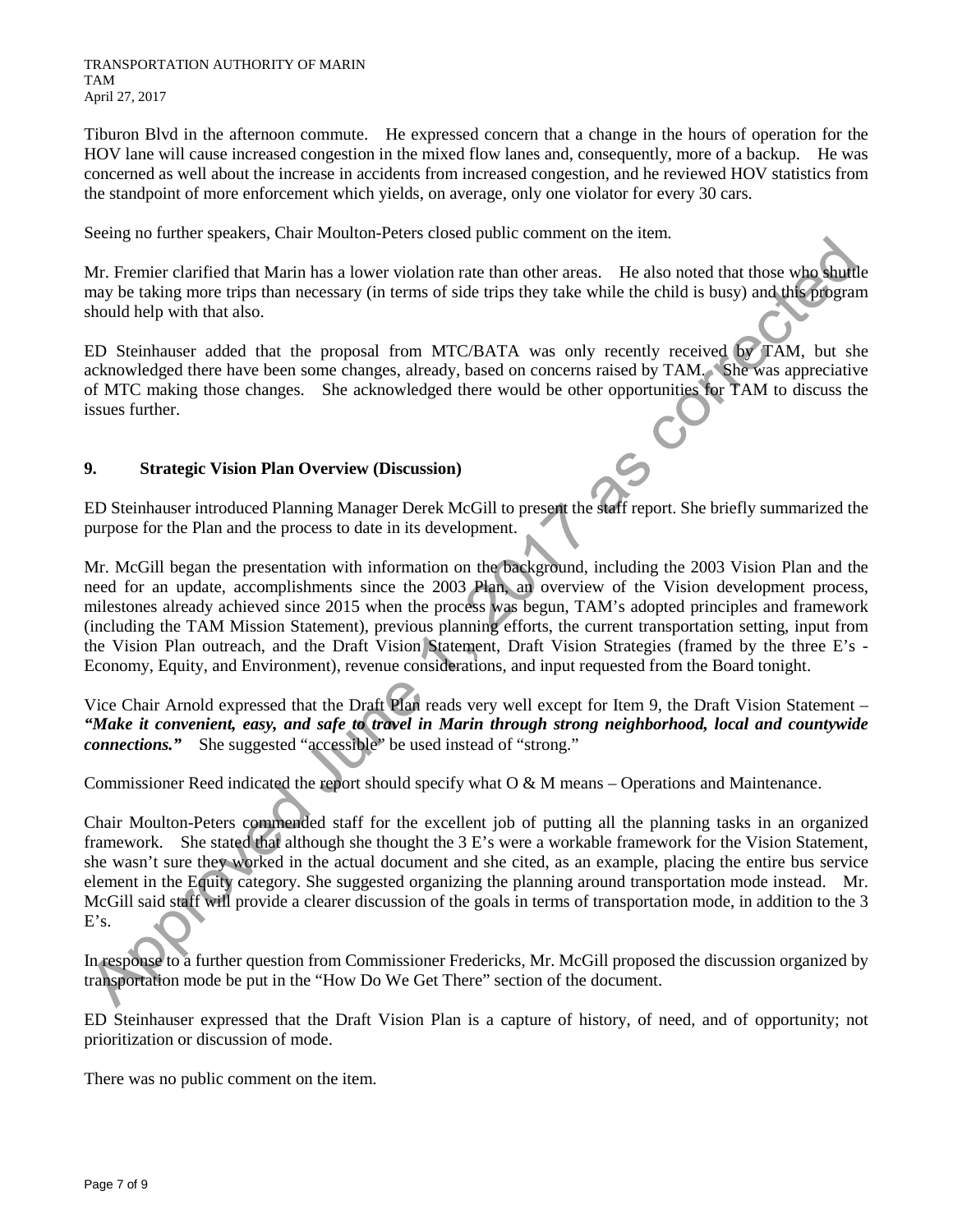# **10. Program OBAG 2 Safe Routes to Schools Funds (Action)**

ED Steinhauser introduced David Chan, Manager of Programming and Legislation, who presented this report which recommended that the TAM Board support the TAM Board Safe Routes to schools Ad-hoc Committee and the Programming and Project Executive Committee's programming of OBAG2 related Safe Routes to Schools funding recommendations of \$235,000 to San Anselmo for the San Anselmo Bike Spine Project, \$467,000 to the Corte Madera Paradise Drive Multi Use Path (MUP) and \$162,000 to the Crossing Guard program. Along with released reserve funding from the November 2016 TAM Board decision, this would allow for an increase of two crossing guards for the life of Measure A due to expire in FY 24/25.

Mr. Chan began the staff report, discussing the context for the funding, an overview of federal funding through OBAG 2, specific amounts allocated to Safe Routes, which were set aside until the Safe Routes to Schools ad-hoc Committee evaluated the needs of the entire Safe Routes program, and the makeup of the ad hoc committee (Chair Moulton-Peters, Commissioner Reed, and Commissioner Lucan). He then turned to Mr. McGill to continue the report with a review of the process and final recommendations.

Mr. McGill reviewed the work of the ad hoc committee, including verification of the amount set aside, the list of projects identified as eligible under Safe Routes through the OBAG process, evaluation under specific criteria, prioritization of the projects, Corte Madera's reduced estimate from \$689,000 to \$467,000 through the contribution of more of Corte Madera's local funds, and non-capital projects (Safe Routes and the Crossing Guard program). He explained that analysis of Safe Routes cash flow over time allowed TAM to withdraw that program from OBAG 2 funding and rely on local measure funding, and Programming Manager Dan Cherrier discussed issues with funding for the Crossing Guard program, and that changes made to that will ultimately allow the addition of two guards in 2018.

Mr. McGill reviewed the planning process for the Crossing Guard program, the gap in funding needed to keep the program whole, review by the Ad-hoc Committee and their recommendation reflected herein, followed by presentation and recommended approval by the two Executive Committees. ED Steinhauser discussed growth in the program over time since its inception and anticipated cuts to the program in the future due to an increase in the living wage and revenues that have not been able to keep pace with that increase. Chair Moulton-Peters commented on the need to convey to the school districts what the need is, as well as potential solutions to the projected shortfall.

Commissioner Furst expressed appreciation to all those involved in the process for recognizing the importance of the Paradise Drive project to students at all levels, as well as others who use the same route. She also thanked them for recognizing that the Crossing Guard Program needed a little boost this cycle.

There was no public comment on the item.

Commissioner Furst moved to approve the staff recommendation for allocation of the OBAG 2 funding. Commissioner Reed seconded the motion, which was unanimously approved.

# **11. Caltrans Repor**t (Discussion)

Chair Moulton-Peters referred to the written Caltrans Report for its regular update.